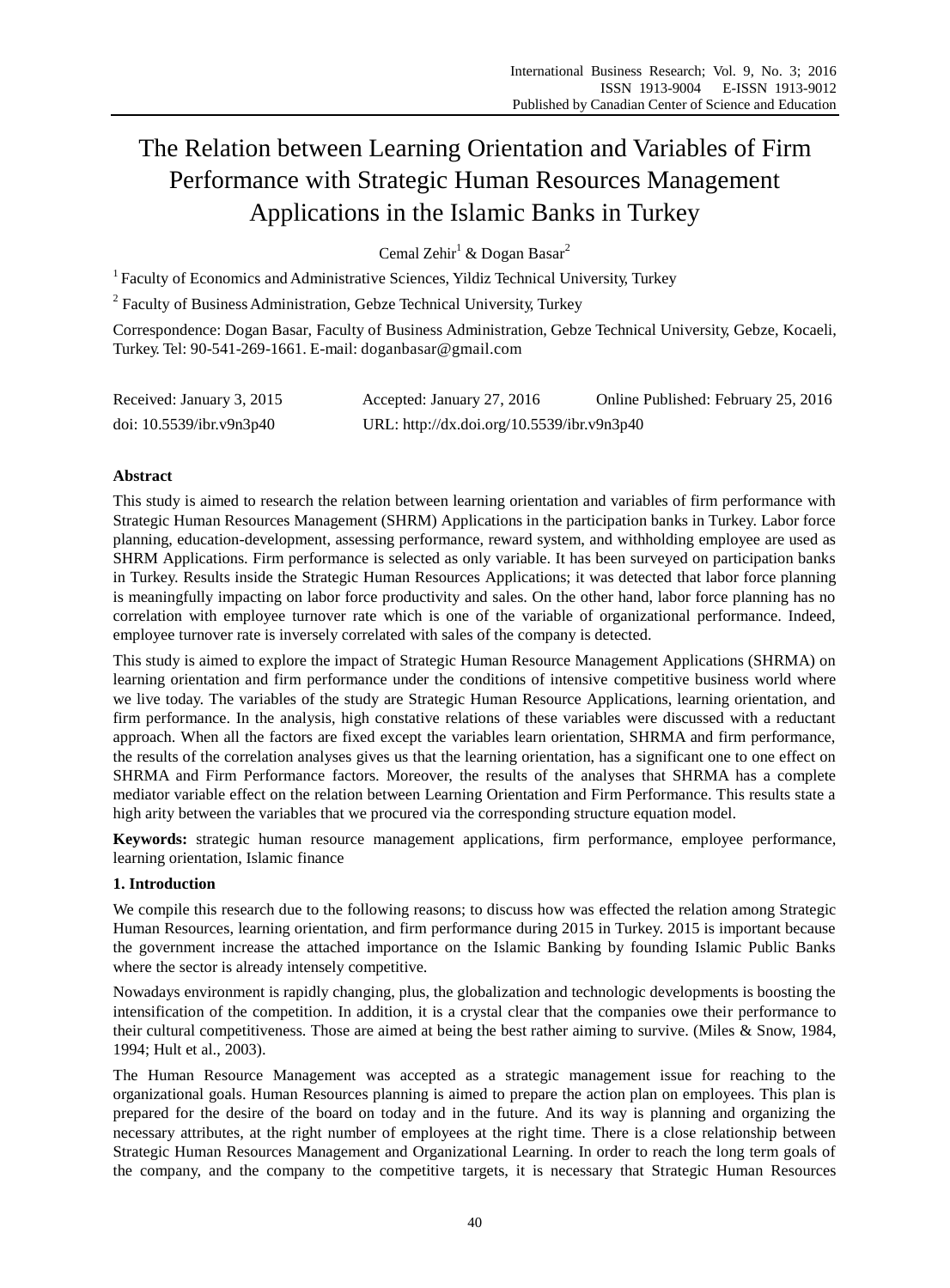Management should have to take account the organizational learning into the company management. However, in order to be successful it has a vast importance that company should have to enable a strategically well human resource management and organizational learning.

In the first section of the study we focus on Strategic Human Resources Management approaches. In this section the following subjects are discussed; the development of SHRM over time, its Applications, SHRM approaches, and its subtitles about its relation with firm performance. In the second part, after the learning orientation is discussed, its sub variables are talked over. The firm performance discussed in the third section. At the final part, after creating scales and the scales which are used in the study are gone around, the survey variables, data acquisition, and paradigms are dwelled on. In this section, in addition, hypothesis and limitations are brawly discussed.

## **2. Strategic HR Management**

In modern corporations, HR related issues have been inevitable to handle with strategic approaches. The human resources (HR), which is the most important competitive precedence of the organization, has been vehemently demanded to be given strategical importance. The reasons are followings; unstable circumference conditions, occurrence of sophisticated and complicated new type of problems, and seeking of new sorts of management-business understandings (Barutçugil, 2004).

This concept namely Strategic Human Resource Management (SHRM) which has been used and rapidly progressed over time since sometimes beginning of 1980s, due to its supplied benefits and its importance. In those progression period, Human Resources (HR) and Applications (HRA) should have been needed to familiarize with organizational purposes and strategies. This need affected the organizations to consolidate many of their Human Resource Management (HRM) Applications with strategical outputs. This is especially, because of the importance of human resources for strategic achievements of the organizations. From this thought, HRM as a part of the organization; has been catalyzed by macro-organizational approaches on their functions and effects. This process resulted the born and the rise of SHRM (Wright et al., 1998). SHRM has a range of definitions which implies the divergence of the opinion on it. Above all, SHRM is a two dimensional management style with the dimensions; Strategic Management (SM) and Human Resource Management (HRM). With the unification and familiarizing of these two dimensions, the organizations enlarged their vision of management. This contribute to their raison d'être, their goals, and field of activity. Moreover, this unification and familiarizing were mostly restricted companies from the errors of its HR. It has crystal clear results for organizations which are; rapidly running-up, transparently realizing the activities, and easily revealing the goal. About this point, we can cite that "... In the literature of SHRM; the unification is the integration of organizational abilities and the necessities of external demand…"

# **3. Strategic Human Resources Approaches**

HRM has been subjected to a variety of survey and been endeavored to be explained by a range of researchers since 1980s (Bayat, 2008). In literature, the HRA has been examined. And many different research accomplished to clarify the results whether is it consistent with different kinds of strategic issues or does it relate to corporate performance (Chan et al., 2005). It is emphasized that HRM with strategic approach had a great importance on cost performance of a company, labor turnover, and adequate efficiency of employees (Richard et al., 2001). To make clear the idea, HRA has a vast impact on the aggregate performance of the corporation.

# *3.1 Universalistic Approach*

Universalistic Approach claims that there is always a better HRM application, so that, the organizations should have to accept to perform these Applications (Harel & Tzafir, 1999). This approach is crowned as "the best application". Nonetheless, it also declare that only the companies which are agree to apply this "best application" will afford an opportunity to be successful. The evidence which are to prove regards universalistic face of SHRM based on company efficiency has comparable outputs, is advocated (Chang et al., 2005). According to this approach, HRA has direct impact on performance (Martin-Alcazar et al., 2005). This relation has been investigated by a number of researcher and they have come up with many supportive outputs.

## *3.2 Contingent Approach*

In contrast to the linearity in Universalistic Approach, Generic Contingent Model has been pushed "interaction" to forefront in Contingent Approach. According to this approach, the relation between dependent and independent variables which relation is formally accepted as stable. Plus, it has been investigated as relatively changing with contingent variables. Nevertheless, this approach explained the relation between HRM and performance of a corporation. It says that this relation could not be kept stable for long time. In addition it changes depending upon contingent variables. Ultimately, contingent variables deny to the existence of "best application" which enable to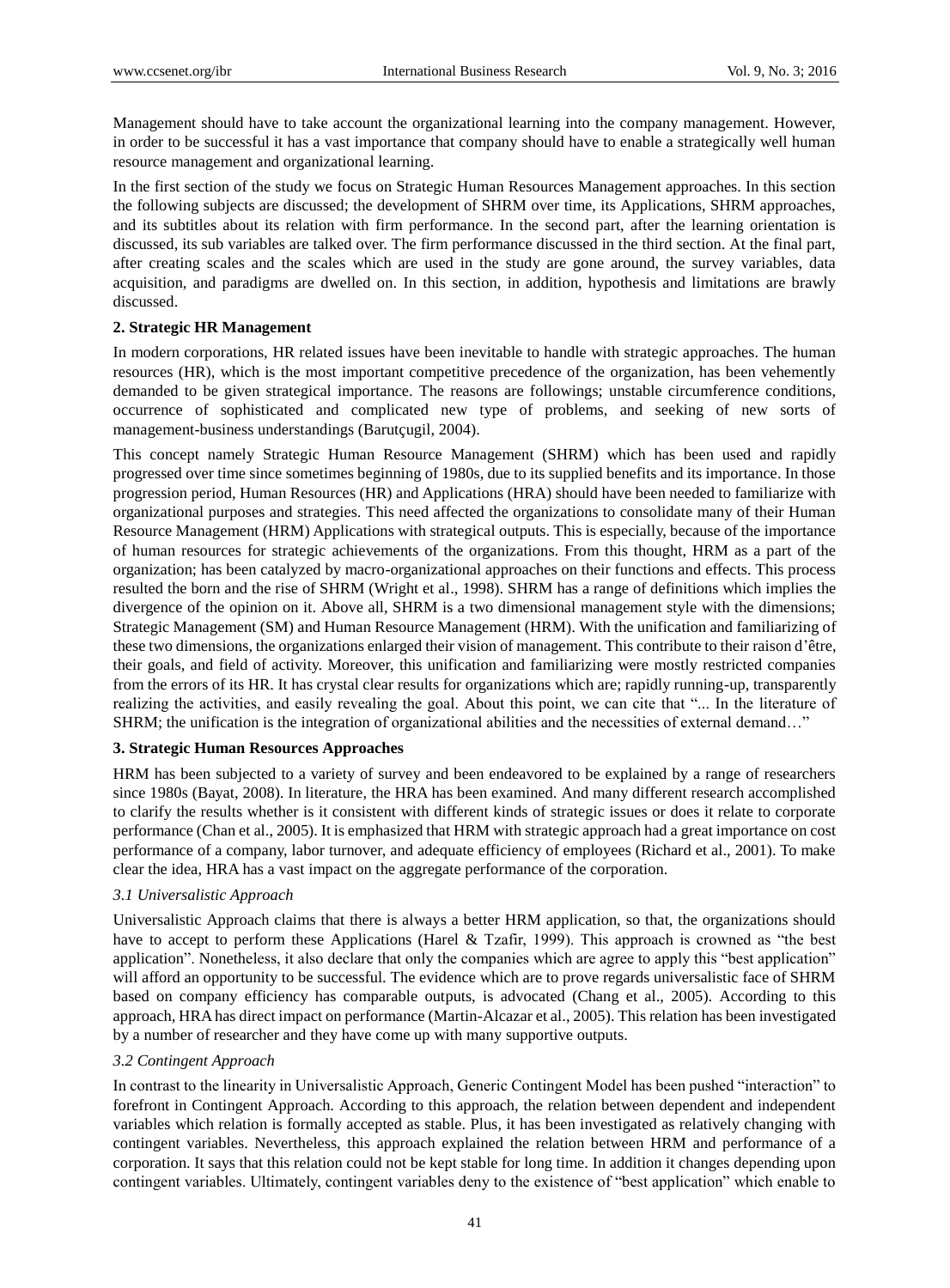perform company, better by playing a mediator role between HRA and performance (Delery et al., 1996).

## *3.3 Configurational Approach*

Configurational Approach is more complex about its composition comparing to universalistic and contingent approach (Delery et al., 1996). Configurational models define the function of Human Resources as complex and interactive system in the context of equifinality principle. At the same time it is not denying the contingent approach. The best HR application hypothesis of universalistic approach is refused by the equifinality which is an explanation of this system. It is plausible that approaching to the same end point from original and different initial points make possible to reach maximum performance with original configurations.

Configurational approach embrace the organization as a sophisticated system that involves a range of interior and exterior interconnected sub variables as a part of multivariable's set. The organization is discussed in total. Because this complex structure could not be shuffled with a lonely ingredient (Sheppeck et al., 2005; Yüksel, 2006). Ultimately, the substance is the interior components of the organization which should have to be coherent. At the same time organizational and environmental clauses should be viable (Martin-Alcazar et al., 2005).

## *3.4 Contextual Approach*

Contextual approach is suggesting an extended model comparing to former approaches by associating SHRM with circumference orienting as exterior factors. It is discussing all the sectors and regions as a globe. According to the researches sharing this idea, it is not adequate that SHRMA focuses on solely interior operations. Also defining its function on just achieving to the company goals is also not adequate. While other approaches are discussing this idea as at most a conditional variable, this approach scrutinizes the function of Human Resources within the scope of macro-social view by exceeding organizational level. Strategic Human Resources is a conditional variable in line with the strategy of HR. It is more plausible to talk about an interaction. The strategies are not only explained as their contribution to the organizational performance but also they discuss the effects of interior and exterior environments (Martin-Alcazar et al., 2005).

# **4. Strategic Human Resources Management Applications**

There are numbers of different policies, Applications, and organizational structures in order to manage the employees of the organization. They are developed to bring the ability to competition of a company into the forefront. There are 6 basic Strategic Human Resources Management Applications (SHRMA) which are mentioned in many researches. Those are; labor force planning, education and development, assessing performance, reward system, employee-firm relations, and communication (Ahmad & Schroeder, 2003; Becker & Huselid, 1998; Huang, 2001; Truss, 2001; Tzafrir, 2006). The Strategic Human Resources Management Applications (SHRMA) positively impact on the firm performance. Although nevertheless, there has not been a unanimity on the following question: "what is the best policy and the best application to manage the employees" according to Boselie et al. (2005).

There are many types of SHRMA variables which are suited in organizations. Nonetheless, the importance of unifying the SHRMA differentiate the company from its rivals and bring the success. In order to have an edge over competition, a company should have to attract the best human resources and withhold them in the company. The study below include the SHRMA and firm performance variables.

## *4.1 Labor Force Planning*

The researches have indicated that there is a direct correlation between effective labor force planning and firm performance (Cho, 2004). There are dozens of researches that support the idea of "labor force planning decrease the employee turnover rate". On the other hand, the view: "Labor force planning enhances the labor force effectiveness" has been revealed in the researches about the intensive recruitment and employment procedures. These two ideas are used to illustrate the positive impact of labor force planning on profit. Plus, there are researches indicating that labor force planning boost the sales of a company (Ahmad, Schroeder, & Cho, 2004; Truss, 2001).

## *4.2 Education and Development*

The vast positive changes in realizing of company goals and increasing the labor force effectiveness in the low productive companies has been determined by intensifying the education schedules. Education and development activities are indexed as a pioneer part of the high performance work systems (Huselid, 1995; MacDuffie, 1995; Pfeffer, 1994). There are, plus, some studies which slightly proved that education and development activities mitigate the employee turnover rate (Cho, 2004, p. 7; Truss, 2001, p. 1135; Ahmad & Schroeder, 2003, p. 21). Schuler stated that in a company; education and development activities contain the following steps. Firstly they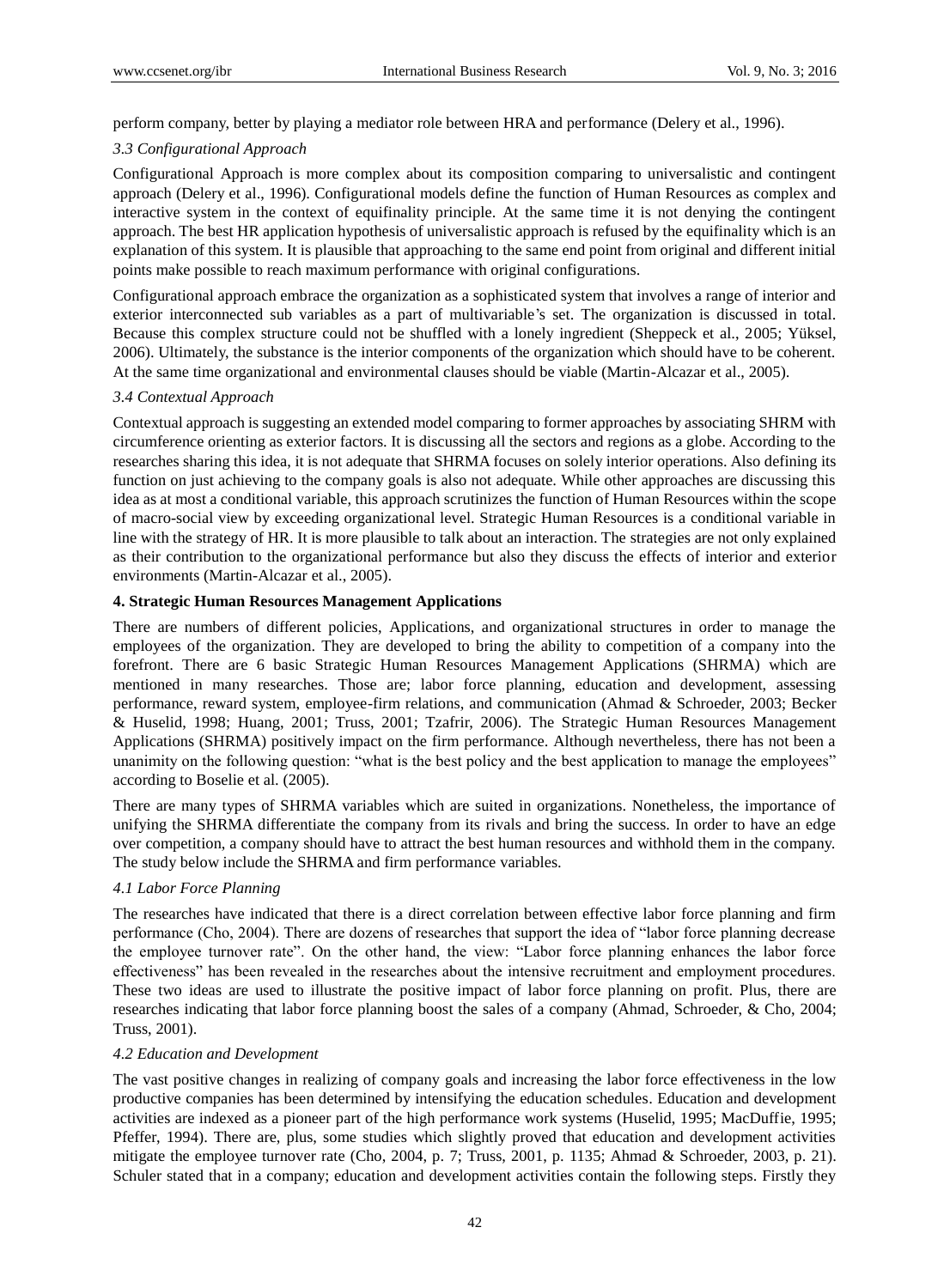infuse the organization's values, missions and aims into the threshold workers. Secondly these activities determine and put into practice the necessary education programs in order to build up the abilities of the employees. Finally they popularize the education culture among the employees (Schuler, 1998, p. 17).

The study compiled by Bartel (1994) showed that there is a monumental importance of raising the amount of educational programs to achieve the company goals. Moreover, raising the amount of educational programs sustain the effectiveness of the labor force in the low productive companies. The results substantially explain the relation between education and productivity not only at the employee base but also at company base (Bartel, 1994, p. 411). This strong relationship between educated employees and their performance was confirmed by Russell, Terborg and Powers (1985) (Cunha et al., 2003). Moreover, according to many studies in this field, education and development activities are selected as a priority of the work systems for high performance. In contrast, there is only a few empirical studies about outstanding impact of education on the financial and behavioral performance.

## *4.3 Assessing Performance*

Assessing the performance is the process to determine whether the employees carry out their duties truly or not. The studies compiled by Wright (2005), Cho (2004), Truss (2001) are implying that assessing performance minimize the rate of employee turnover. Additionally they are leading in this discipline. It was clearly proven that Applications of assessing performance has effects on labor force productivity and the sales (Huselid, 1995; Truss, 2001). According to studies, distinct, tough but reachable objectives and standardized performance assessing processes have a considerable effect on employee productivity (Cho, 2004).

#### *4.4 Reward System*

The board of directors believes that there is a serious effect of reward system on enhancing the effectiveness of performance and behavioral efficiency. This effect is motivating the performance of employees not only at present but also in the future. On the one hand, monetary rewards increase the performance of employees approximately 39% in manufacturing companies. In the services sector this rate is about 14%. On the other hand, the level of publicity and prestige activities boost the performance of the employees in the service organizations just over 15% (Cho, 2004).

It was attested that reward system reduce the employee turnover speed and hike up the level of the effectiveness of labor force and the amount of the sales (Cho, 2004). It was designated by Delaney and Huselid (1996) among 373 public and private sector companies that there is an adequate mutual affinity between reward system and performance. Delaney and Huselid (1996) appointed that promotion system has enormous positive effects on the employees. Additionally, the profound effect of profit share system was explored that it provides the enhancement of productivity and mitigation of elapsed time in absenteeism (Kaufman, 1992).

## *4.5 Withholding the Employees*

According to the study prepared by Fryxell and Gordon in 1991, a fair shake and equal treatment to the employees bring favorable outputs in company. This study also indicated that the fair shake and equal treatment in the workplace positively impacted on the loyalty to the organization, profession satisfaction, and performance of the employees (Cho, 2004, p. 28).

## **5. Learning Orientation**

As linking the key of the success of the organization and the competition edge, the learning orientation has been discussed in the fields of psychology, management, sociology, market and strategic management.

The aspects of the learning orientation are the following.

## *5.1 Commitment to Learning*

Commitment to learning implies how much importance is given to the learning by the company. Moreover, it is related with the Senge's learning principles (1990) which are counseling to be assimilated educational activities as a law by the companies. In other words, companies should have to develop their thinking skills and their putting forward an idea ability (Tobin, 1993). Nevertheless, they should bring forward the understanding of their activities in terms of the causes and effects. Those are stating the behavior of the obedience to learn.

## *5.2 Shared Vision (Common Vision)*

As Torben (1993) modified "visible leadership", and Galer and Heijden reorganized "objective synergy", common vision defined as being known and shared the objectives and priorities by the organization. The common vision dominates the behaviors of the members of the organization (Baker et al., 1999; Wang, 2008). Meanwhile shared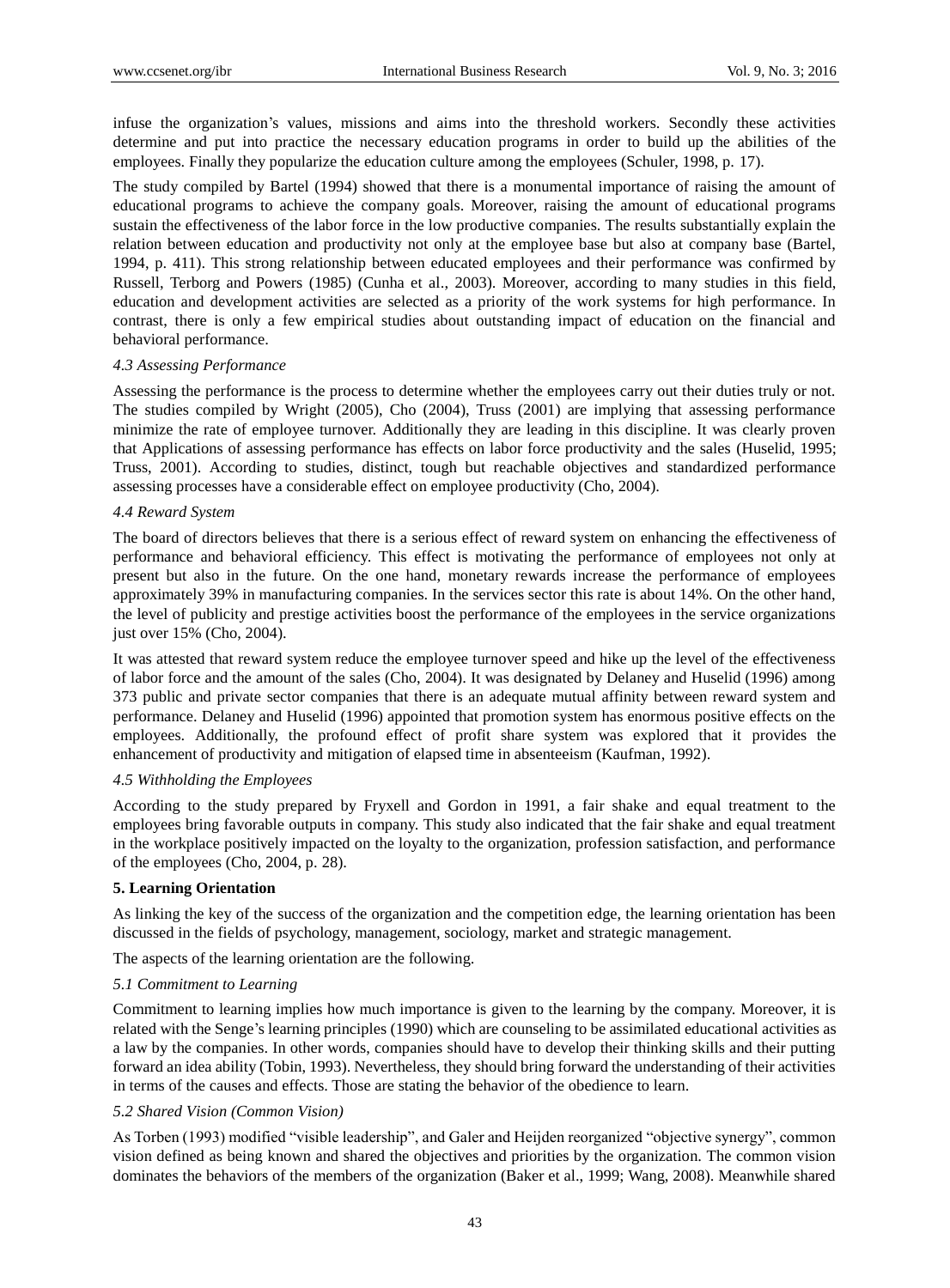vision appoints the level of developing the understanding of universal organization focus inside the company.

#### *5.3 Team Orientation*

Team work and learning as a team play a key role in order to become an organization. Because organizations learn by their individual members. Learning as a team, serves as a converter by converting the individual learning into the organization. This is happen by the way of relating the individual learning and organizational learning (Altman & Iles, 1998, pp. 44-55). Learning as a team, involves the collaboration spirit and the ability of interoperability which is a necessity for the teams to work together. Moreover, learning as a team is established on the followings: Possessing the initiative of the teams, being responsible for their own performance, active communication inside the team, rewarding the successes achieved by team, and having the right to speak in the team. In this way, it is possible to become more effective learning comparing to the personal learning.

#### *5.4 System Orientation*

System orientation which is used by the managers as a very important instrument in order to make employees to understand clearly, to restructure, and to enhance the intracompany activities and processes. System orientation has the way of converting the market, adversaries, retailers, customers, and other inputs obtained from exterior environment factors to firm outputs (Senge, 1990; Jackson, 1995). In other words, system orientation serves to be perceived of exterior and interior environment factors together, its processes, Applications and actors as a whole by the employees.

#### **6. Firm Performance**

Performance could be defined as analyzing the rate of realization status of formerly standardized objectives in a certain time period. Here the determined objectives might be aggressive, realistic, or under the capacity of company and its human resources depending on market and the human resources in the market. After the activity ended, the resemblance between the obtained outputs of the activity and the objectives indicate the performance. For instance, the outputs might be equal, less or higher than the objectives. Consequently, performance is the determination of whether to achieve the predetermined objectives by qualitative and quantitative procedures or not. Performance is the way of making the success continuous (Agus et al., 2001). For the companies, on the other hand, it shows whether they reach their predetermined strategical goals. These goals are announced before the performance period. Additionally, they stand for a vital importance at surviving of the company. As a final output of a certain activity, performance is popularized among both academicians around the corporate science and professional managers. It is started become a frequently used indicator. Especially in the literature of Strategic Management field, almost every research both theoretical and empirical are related with the firm performance. However we could not mention about a generally accepted definition of firm performance, even there is no unanimity on it. (Bakoğlu, 2000; Harris et al., 2001).

Firm performance shows the degree of realized objectives in applications and outputs in corporate strategies in a certain time period. In other words, it indicates the level of success (Porter, 1991). The results in the assessing the performance are the critical inputs during the strategical resolution process. These inputs are vital because that they are the indicators of determining the level of success especially in the strategies.

Strategic resolution is the aggregate of the following processes; firstly determining the right means, the right resources and the alternate ways for gaining the competitive edge thereafter sustain it in the competitive environment of the company activate on, and then selecting, applying, and assessing the effectiveness of these processes, finally revising all the processes.

Consequently, firm performance is related with the strategies belonging to the former period inside the competition environment. The essential difference between strategies and performance is about the timing of the applications. For as much as, strategy is subjected the future applications while performance deal with the past periods applications.

#### **7. Methodology and Findings**

The research plan is prepared as follows. Firstly we determined the research model according to theoretical framework. Then we explored the scales including the survey questions over the literature in order to measure the variables of the research. Thereafter, we composed the best components of the scale among alternatives. After composing, we detected the sample of the research. After that, we acquired data from sample and formed the measurement model by the acquired data. And finally we tested the research hypothesis.

#### *7.1 Measurement Instrument*

The scales are combined in order to compile the research by acquiring data. All these scales were formerly used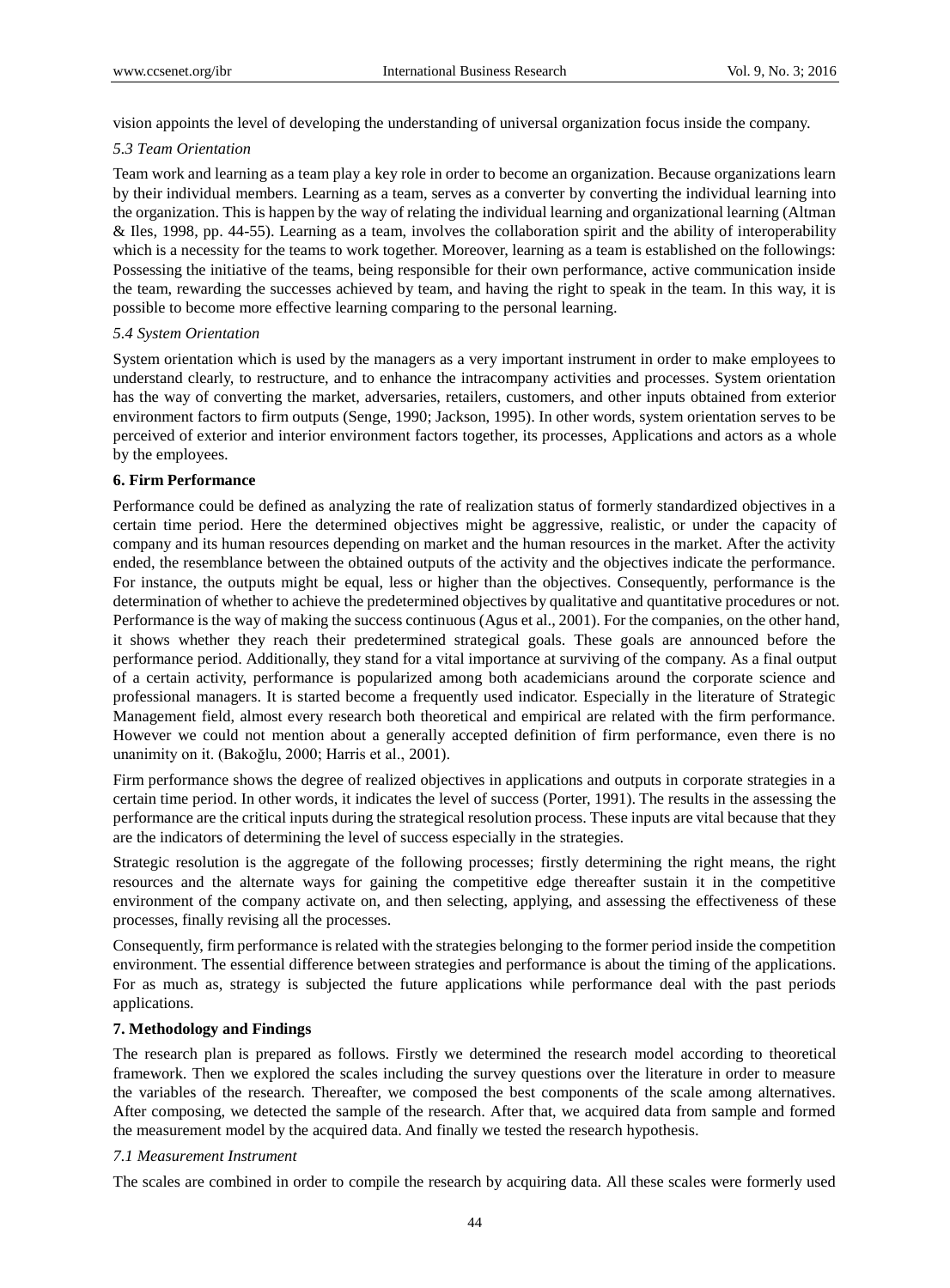by internationally valid researches and they are highly confidential. The scale of the Strategic Human Resources Applications are cited from Chen and Huang (2008, p. 10). And the scale of learning orientation is quoted from Hult, Snow and Kandemir (2003). And the scale of the Firm Performance is adapted from the scale of measuring the financial and employee performance.

#### *7.2 Data Collection*

Both employees and Human Resources Departments in Islamic Banks in Turkey was informed by calling each of them about our research and survey study. Then they were requested if they could attend to our survey questionnaire or not. The survey was answered on web by delivering the online questionnaire to each employees. Employees from all regions of Turkey was incorporated into the Survey.

Islamic banking is the system that supplies fund to the real sectors without using the interest system in the financial sector. It coordinates and operates its banking activities in the view of Islam. Participation Banks, use the fund they collect from savers without using the interest system to the needs of industries and trade organizations as compensation of raw material, bulk product, product, real estate, machine and all sorts of equipment in order to gain profit and they share their profit with the savers of the fund. The participation banks which are not allocating directly cash credits, fulfill the ideal infrastructures of their instruments with having any conflict with Islamic view and develop their services and present them for use of public (Zaim, 2012).

Definitive frequency and statistic values belonging to survey attendees are illustrated table below.

|                    | <b>Variables</b>            | <b>Number of Employee</b> | Rate $(\% )$     |
|--------------------|-----------------------------|---------------------------|------------------|
|                    | Marketing and Sales         | 100                       | 35.5             |
|                    | Operation                   | 88                        | 31.2             |
|                    | Accounting/Finance/Treasury | 19                        | 6.7              |
|                    | <b>Human Resources</b>      | 15                        | 5.3              |
| Department         | Others                      | 60                        | 21.3             |
|                    | Female                      | 122                       | 26.8             |
| Gender             | Male                        | 160                       | 73.2             |
|                    | Between 23-27 Ages          | 119                       | 42.2             |
|                    | Between 28-40 Ages          | 157                       | 55.7             |
| Age                | Aged 41 and above           | 6                         | 2.1              |
|                    | Primary School              | $\theta$                  | $\theta$         |
|                    | <b>Associate Degree</b>     | 9                         | 3.2              |
|                    | University                  | 234                       | 83.0             |
| Level of Education | Master                      | 39                        | 13.8             |
|                    | Postgraduate                | $\mathbf{0}$              | $\boldsymbol{0}$ |

Table 1. Definitive frequency and statistic values belonging to survey attendees

#### *7.3 Validity and Reliability of the Measurement Instrument*

The below analysis and methods were used for testing the validity and reliability of the measurement instruments namely scales of the research variables.

In order to reveal to what extend and how much subdimensions were perceived by the attendees of the survey, the exploratory factor analysis (EFA) was progressed by using principle component analyses, estimator, and promax rotation.

In order to test the suitability of the data set for the factor analysis, sample sufficiency test of Kaiser-Meyer-Olkin (KMO) and globularness test of Bartlett were applied. It is revealed after the analysis that the KMO value is 0.818 which is over the desired level 0.50 and the result of the Bartlett test is 0.001 which is significant in terms of importance level (Field, 2009).

The Principle Component Analyses (PCA) was picked as 0.50 by taking into account the lower limit of sample dimension as factor load for each entry (Hair et al., 2010). According to PCA, it is observed that every variables were loaded to the predicted factor component which's factor loads are varied between 0.455 and 0.787. Furthermore, most of the factor load value was observed over 0.500.

For each factor, the reliability was tested by using Cronbach's Alpha value as base. It is observed that the values on the nail for each factor was climbed over the minimum allowable lower limit value 0.70. And this result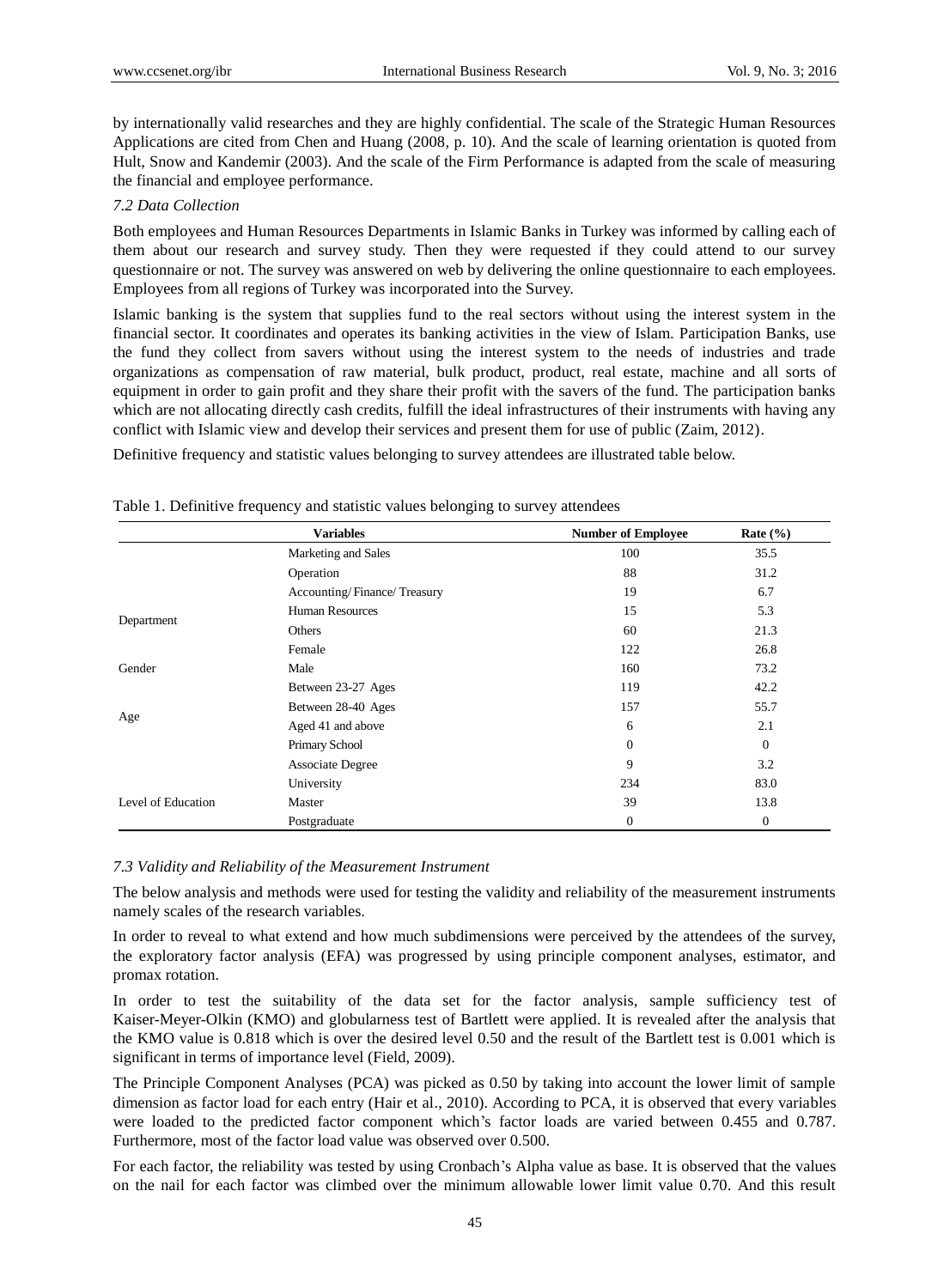reveal that the factors are having internal consistency and reliability. The results of the related factor analysis is illustrated below.

| <b>Exploratory Factor Analyses</b> |             |                               |             |       |       |       |      |                                       |  |  |
|------------------------------------|-------------|-------------------------------|-------------|-------|-------|-------|------|---------------------------------------|--|--|
| <b>Factors</b>                     | item        | item                          | item        | item  | item  | item  |      | Cronbach's Alpha Expounded Variance % |  |  |
|                                    | 1           | 2                             | 3           | 4     | 5     | 6     |      |                                       |  |  |
| Education                          | 0.893       | 0.755                         | 0.684       |       |       |       | 0.83 | 2.96                                  |  |  |
| Reward                             | 0.961       | 0.839                         |             |       |       |       | 0.84 | 2.67                                  |  |  |
| Assessing Performance              | 0.549       | 0.839                         |             |       |       |       | 0.83 | 2.21                                  |  |  |
| Employment                         | 0.84        | 0.87                          | 0.875       |       |       |       | 0.93 | 6.34                                  |  |  |
| Withholding                        | 0.748 0.837 |                               |             |       |       |       | 0.81 | 1.93                                  |  |  |
| <b>Team Orientation</b>            | 0.742       | 0.877                         | 0.83        | 0.943 |       |       | 0.91 | 8.22                                  |  |  |
| <b>System Orientation</b>          |             | 0.582 0.848 0.734 0.944 0.879 |             |       |       |       | 0.93 | 35.51                                 |  |  |
| Commitment to Learning             |             | 0.800 0.722 0.856             |             |       |       |       | 0.91 | 3.92                                  |  |  |
| <b>Shared Vision</b>               | 0.657       |                               | 0.874 0.644 | 0.652 |       |       | 0.88 | 4.23                                  |  |  |
| <b>Financial Performance</b>       |             | 0.845 0.934 0.992 0.528       |             |       | 0.691 | 0.663 | 0.90 | 12.75                                 |  |  |
| <b>Employee Performance</b>        | 0.842       | 0.875 0.781                   |             |       |       |       | 0.78 | 3.41                                  |  |  |
|                                    |             |                               |             |       |       |       |      |                                       |  |  |

*Note.* (i) Principal Component Analyses with Varimax Rotation.

(ii) KMO =  $0.818$  Bartlett Test; p< $0.001$ .

(iii) Total Explained Variance (%); 84.177.

New variables stating related subdimension were compiled by calculating the arithmetic mean of items loaded for each subdimension, after the scales were revealed by the results of the exploratory factor analyses. Thereafter, the confirmatory factor analysis was realized by loading new variables into the factors as predicted in theory.

The Maximum Feasibility estimator was used in the confirmatory factor analysis and the results of the analysis is illustrated below. All items were loaded statistically and they are significant on their respective variables (with the lowest t value being 5.707 at  $p < 0.01$ ). Items belonging to a factor, which are having average factor load over 0.7 is solicited status, and this condition is indulged. This result implies that scales have convergent validity (Bagozzi et al., 1991).

| Factor                      | <b>Factor Items</b>          | <b>Factor Load</b>             | <b>Std. Factor Load</b> |        | P   | <b>Composite Reliability</b> | AVE  |
|-----------------------------|------------------------------|--------------------------------|-------------------------|--------|-----|------------------------------|------|
|                             | Education                    |                                | 0.632                   |        |     |                              |      |
|                             | Reward                       | 1.085                          | 0.592                   | 9.539  | *** |                              |      |
| <b>SHRMA</b>                | Assessing Performance        | 1.555                          | 0.71                    | 9.781  | *** | 0.84                         | 0.51 |
|                             | Employment                   | 1.725                          | 0.851                   | 11.038 | *** |                              |      |
|                             | Withholding                  | 1.483<br>10.34<br>0.766        |                         |        | *** |                              |      |
|                             | Team                         |                                | 0.974                   |        |     |                              |      |
| <b>Learning Orientation</b> | System                       | 0.838                          | 0.839                   | 13.285 | *** | 0.88                         | 0.66 |
|                             | Learning                     | 0.691                          | 0.686                   | 9.832  | *** |                              |      |
|                             | <b>Shared Vision</b>         | 0.689                          | 0.712                   | 11.447 | *** |                              |      |
| Firm Performance            | <b>Financial Performance</b> |                                | 0.779                   |        |     | 0.72                         | 0.53 |
|                             | <b>Employee Performance</b>  | ***<br>1.006<br>0.671<br>5.707 |                         |        |     |                              |      |

Table 3. Confirmatory factor analyses

*Note.* X2/df = 3.881, GFI=0.915, IFI=0.922 CFI=0.921, SRMR=0.056 (\*\*\*p<0.001).

The values named goodness of fit index is used to test the statistical relevance of the theoretic model in structural equation model. The goodness of fit index values used in the study are X2/df, SRMR, GFI, IFI, CFI. The goodness of fit index used in the confirmatory factor analyses are  $X2/df = 3,881$ , GFI=0,915, IFI=0,922 CFI=0,921, SRMR=0,056. Plus, the existence of a generally acceptable fitness inside the facto analyses is observed (Schumacker & Lomax, 2004).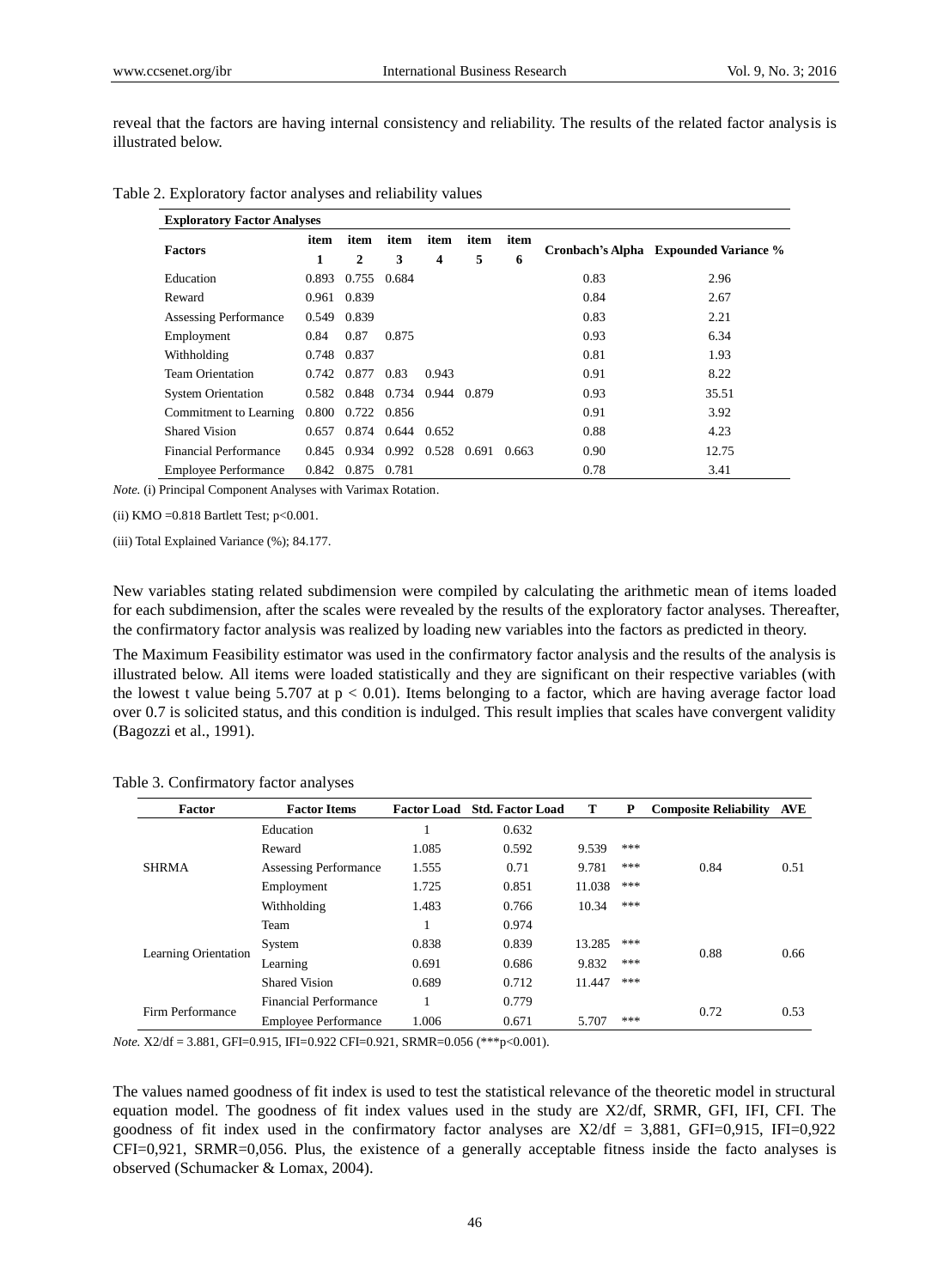The values of AVE (Average Variance Extracted) (Fornell & Larcker, 1981) and SCR (Scale Composite Reliability) (Bagozzi & Yi, 1988) are used to test the reliability of the factors. It could be explained that factors are valid and reliable when the AVE value is 0.5 and CR value is 0.7 (Bagozzi & Yi, 1988). The AVE and SCR values belonging to the factors of the study illustrated above. This results show that the reliability and validity of the factors are at the solicited level.

The results of the correlation analyses stated that there is a significant and positive relationship among the factors. Moreover, it is observed that the discriminant validity is satisfied. This satisfaction is depend on the fact that the square root of AVE values for each factor are greater than the correlation values which are generated between the corresponding factor and other factors (Hair et al., 2010).

|  | Table 4. Correlation analyses |  |
|--|-------------------------------|--|
|--|-------------------------------|--|

| Factors              | Learning Orientation | <b>SHRMA</b> | Performance |
|----------------------|----------------------|--------------|-------------|
| Learning Orientation | 0.81                 |              |             |
| <b>SHRMA</b>         | $0.67$ <sup>**</sup> | 0.72         |             |
| Performance          | $0.26$ <sup>**</sup> | $0.50^{**}$  | $0.73***$   |

*Note.* \*\* Correlations are significant at the level of 0.01. Diagonal values are representing the square roots of AVE values.

#### *7.4 Test of the Research Model*

In order to test the research hypothesis, the regression analyses was realized by using the structural equation model technique.

The research hypothesis are stated below;

H<sub>1</sub>; Learning Orientation significant and positively effects on SHRMA.

H2; Learning Orientation significant and positively effects on Firm Performance.

H3; SHRMA significant and positively effects on Firm Performance.

The results of the regression analyses which was realized by using the structural equation model technique in order to test the research hypothesis, is stated below.

#### Table 5. Regression analyses

|         | Independent             | <b>Dependent Variables</b>                 |                           |            |                                            |                         |            |  |  |
|---------|-------------------------|--------------------------------------------|---------------------------|------------|--------------------------------------------|-------------------------|------------|--|--|
|         | Variables               |                                            | <b>SHRMA</b>              |            |                                            | Firm Performance        |            |  |  |
| Model 1 | Learning<br>Orientation | Std. $\beta$<br>$0.661***$<br>$R^2 = 0.44$ | $\boldsymbol{T}$<br>7.770 | P<br>0.000 |                                            |                         |            |  |  |
| Model 2 | Learning<br>Orientation |                                            |                           |            | Std. $\beta$<br>$0.268***$<br>$R^2=0.07$   | $\overline{T}$<br>3.473 | P<br>0.000 |  |  |
| Model 3 | <b>SHRMA</b>            |                                            |                           |            | Std. $\beta$<br>$0.496***$<br>$R^2 = 0.25$ | $\overline{T}$<br>5.681 | P<br>0.000 |  |  |

According to Model 1, variable of Learning Orientation significant and positively effects on variable of SHRMA  $(β=0.661; p<0.01).$ 

According to Model 2, variable of Learning Orientation significant and positively effects on variable of Firm Performance (β=0.268; p<0.01).

According to Model 3, variable of SHRMA significant and positively effects on variable of Firm Performance ( $\beta$ =0.496; p<0.01).

The multiple correlation coefficient  $(R^2)$  indicates the statement percentage of the independent variable of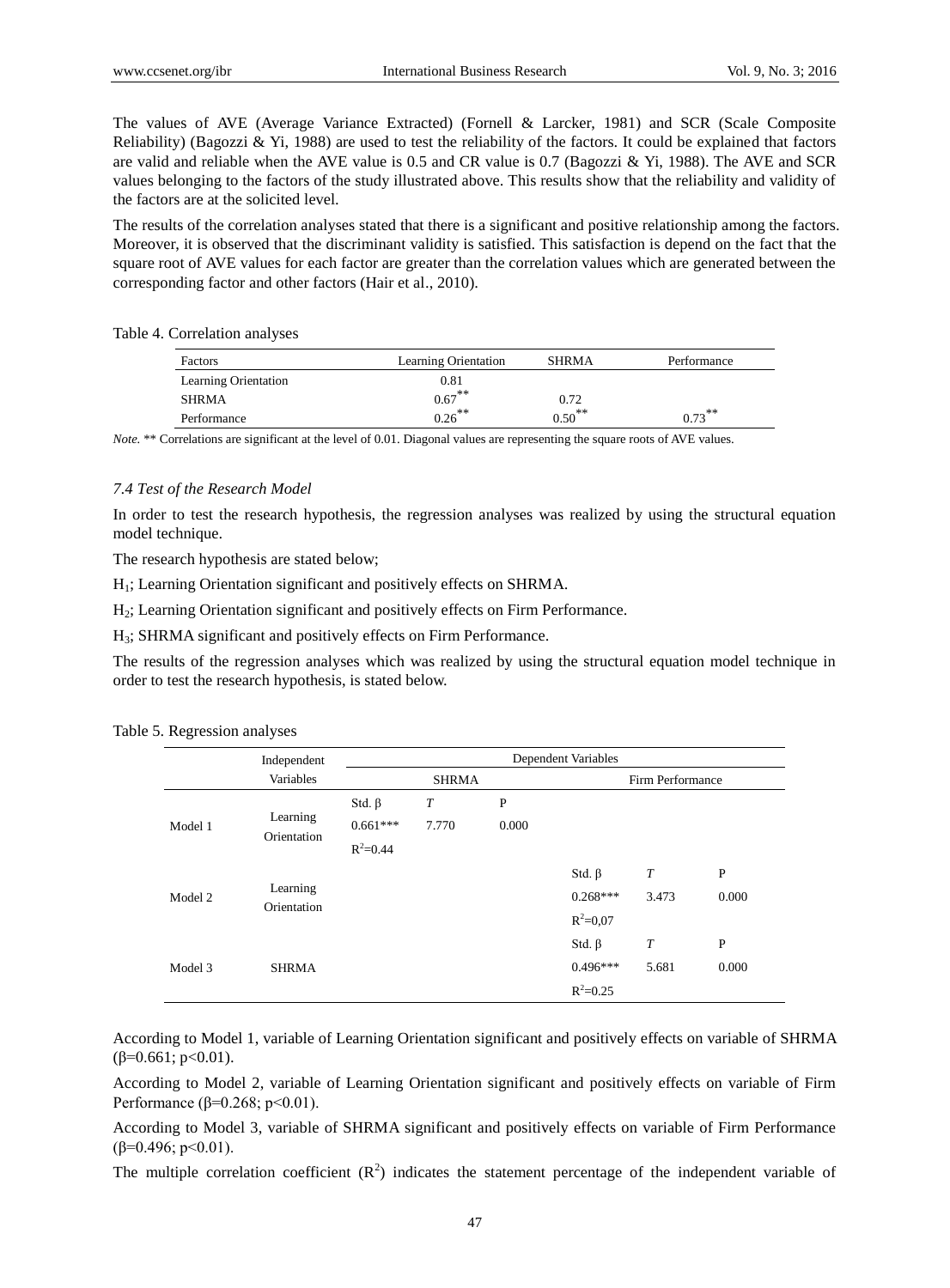dependent variables. It is conferred that the Learning Orientation variable, accordingly, clarifies 44% of the SHRMA variable and 7% of the Firm Performance variable. Plus, SHRMA variable clarifies 25% of Firm Performance variable.

The study hypothesis compiled for the possible mediator variable of SHRMA in the relation between Learning Orientation and Firm Performance is stated below.

H4; Learning Orientation significant and positively effects on Firm Performance via SHRMA

The results of the regression analyses which was realized by using the structural equation model technique in order to test the research hypothesis, is stated below.

Table 6. The effect of mediator variables on SHRMA

|                                                                           |                             | <b>SHRMA</b>                 |      |              |              | Firm Performance |              | <b>Indirect Effect</b>                            |       |                      |
|---------------------------------------------------------------------------|-----------------------------|------------------------------|------|--------------|--------------|------------------|--------------|---------------------------------------------------|-------|----------------------|
|                                                                           |                             | $Std. \beta$                 | T    | $\mathbf{P}$ | $Std. \beta$ |                  | $\mathbf{P}$ | Estimate                                          |       | Confidence Intervals |
| Model 4                                                                   | <b>SHRMA</b>                |                              |      |              | $0.592***$   | $5.218 \quad 0$  |              |                                                   | BC    |                      |
|                                                                           | <b>Learning Orientation</b> | $0.666***$                   | 7.98 | $\Omega$     | $-0.138$     | $-1.59$          | 0.112        |                                                   |       |                      |
|                                                                           |                             | $R^2 = 0.44$<br>$R^2 = 0.26$ |      |              |              |                  |              |                                                   | Lower | Upper                |
| Mediating Effect<br>LО                                                    |                             |                              |      | SHRMA FP     |              |                  | $0.207***$   | 0.12                                              | 0.33  |                      |
| $X2/df = 3.881$ , GFI=0.915, IFI=0.922 CFI=0.921, SRMR=0.056 (***p<0.001) |                             |                              |      |              |              |                  |              | 5000 Bootstrap Samples<br>%95 Confidence Interval |       |                      |

According to above regression analyses, before the mediator variable step in, the effects of Learning Orientation on variable of Firm Performance are significant and positive  $(\beta=0.268; p<0.01)$ . However, when the mediator variable step in (Model 4), it is observed that the effects of Learning Orientation on Firm Performance disappear.

For measuring the possible mediator effects, financial performance variable was explored by using the "Bootstrap" method (Preacher & Hayes, 2004). This exploration was made for determining indirect effects of cost leadership strategy variable over 5000 samples. Consequently, it is observed that the mediator effect is valid due to the existence of indirect effect (β=0,207; p<0,001) at the level of 95% confident interval it is significant.

Ultimately, H4 was accepted. Hence, it is embodied that SHRMA has a complete mediator variable effect on the relation of Learning Orientation and Firm Performance. The graph of the results of the corresponding Structural Equation Modelling is illustrated below.



Figure 1. Proposed model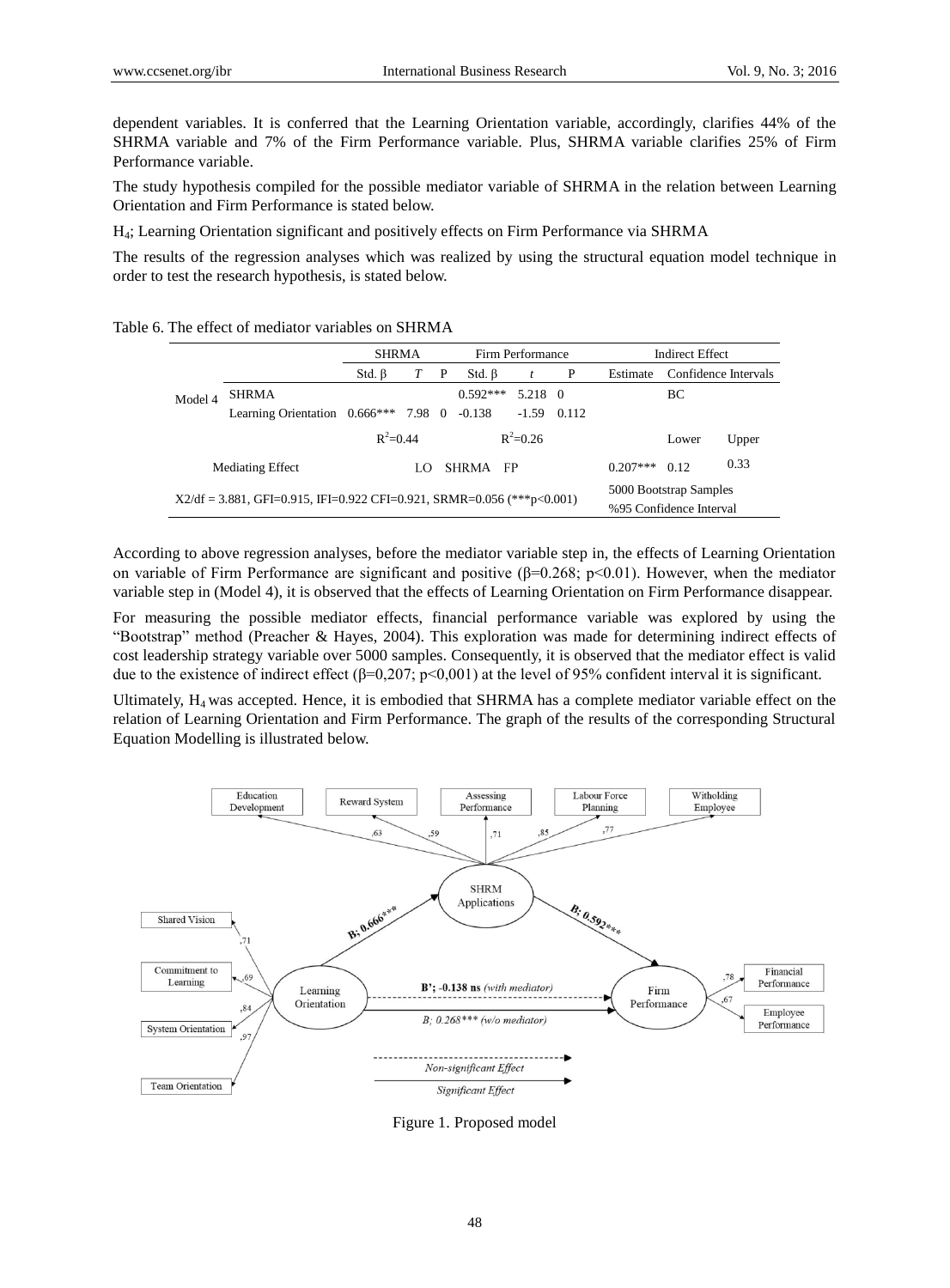#### **8. Discussion and Conclusion**

The Learning Orientation which is an ongoing issue over the strategical orientations of business economics literature in terms of cognitive and empirical studies. Also it is subjected to practical field researches or it is frequently a matter in hand. At the same time it is a dimension of the strategical orientations. Ultimately, it is discussed within a logical framework as a cognitive issue on our study. Similarly, Strategic Human Resource Management Applications and Firm Performance criteria have been frequently used in studies. Moreover, they are detected and discussed based upon studies which associated the Strategic Human Resource Applications and Firm Performance.

It is the basic result of the correlation analyses that Learning Orientation has individually one to one effect on the success at a competitive environment of the participation banks in Turkey. When all the factors are fixed except the variables learn orientation, SHRMA and firm performance, the results of the correlation analyses gives us that the learning orientation, has a significant one to one effect on SHRMA and Firm Performance factors. Furthermore, the H4 hypothesis is appeared by the results of the analyses that SHRMA has a complete mediator variable effect at the relation of Learning Orientation and Firm Performance. This is an original result that we procured via the corresponding structure equation model.

We can clearly say the followings depending on the results of the study; an active SHRMA could be used as an efficient instrument for creating the desired learning. Hence, it positively effects the firm performance both employee and financial bases. For the board of directors, taking in consideration and realizing the ideas of the employees brings both profit and loss probabilities for the future of the company. If this is not disincentive for the board of directors, it shouldn't be for the employees too. Hence, the successful Applications should be certainly incentivized while the gracious but unsuccessful ideas should not be punished. Punishing the firm members for the learning orientation Applications remains the strategic objectives going astray therefore it negatively affect the performance. If the board of directors accept the Human Resources as a strategic partner when determining the short, middle and long term objectives, it moves the company to the success. Similarly, it is obvious that shared common vision and learning make the employees to contribute to the system by team-vise.

We compile this study on Islamic Banking due to its growing importance in Turkey nowadays. This study, in the future, either able to apply on whole banking sector or taking with the other dimensions of strategic orientations it gives different results. Moreover, with involving the Strategic Human Resource Management inside the study it is obvious that the moderator effect come up with more different results. When taking into account the growing effects of modern managing techniques on the business environment and the contributions of CEOs to the organizations, it is clear that many considerable results could be gained by taking in hand the subject of the study with leadership approaches.

#### **References**

- Agus, A. S., & Ridzuan, M. (2001). The Structural Relations Between Total Quality Management, Competitive Advantage and Bottom Line Financial Performance: An Emprical Study of Malasian Manufacturing Companies. *Total Quality Management, 12*(7-8), 1018-1024.
- Ahmad, S., & Schroeder, R. G. (2003). The impact of human resource management practices on operational performance: Recognizing country and industry differences*. Journal of Operations Management.*  http://dx.doi.org/10.1016/S0272-6963(02)00056-6
- Ahmad, A. (1987). *Development and Problems of Islamic Banks.* Jeddah: Islamic Research and Training Institute, Islamic Development Bank, 1-152.
- Altman, Y., & Iles, S. (1998). Learning, Leadership, Teams: Corporate Learning and Organizational Change. *Journal of Management Development, 17*(1), 44-55.<http://dx.doi.org/10.1108/02621719810368682>
- Bagozzi, R. S., & Youjae, Y. (1988). On the evaluation of structural equation models. *Journal of the academy of marketing science,16*(1), 74-94.<http://dx.doi.org/10.1007/BF02723327>
- Bagozzi, R. S., Youjae, Y., & Lynn, W. P. (1991). Assessing construct validity in organizational research. *Administrative Science Quarterly, 36*(3), 421-458.<http://dx.doi.org/10.2307/2393203>
- Baker, W. E., & Sinkula, J. M. (1999). The synergistic effects of market orientation and learning orientation on organizational performance. *Journal of Academy of Marketing Science, 27*(4), 411-427. <http://dx.doi.org/10.1177/0092070399274002>
- Bakoğlu, R. (2000). Organizational Performance. *The Journal of Oneri, 15,* 39-45.
- Bartel, A. (1994). Productivity Gains from the Implementation of EmployeeTraining Programs. *Industrial*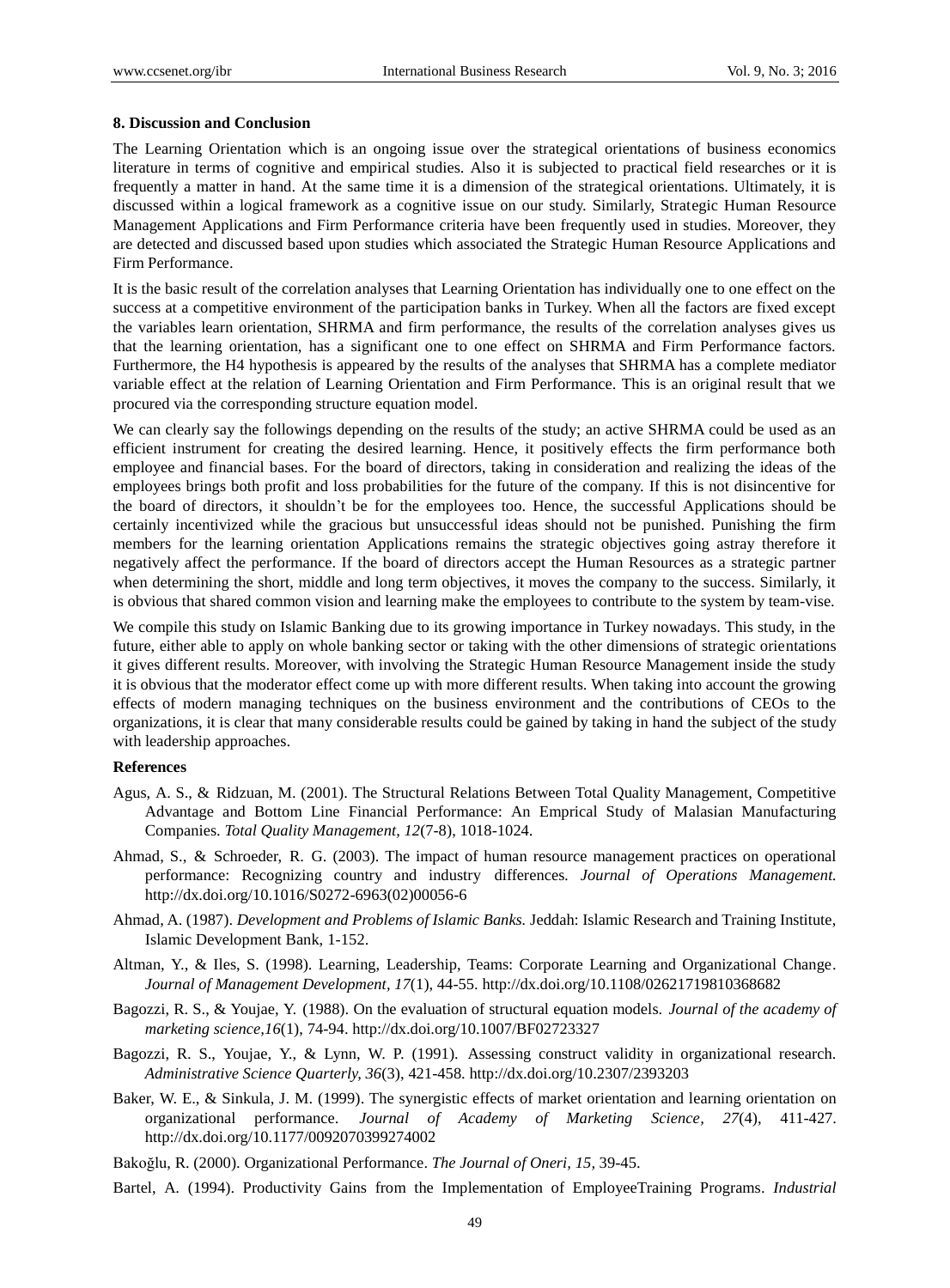*Relations, 33,* 411-425[. http://dx.doi.org/10.1111/j.1468-232X.1994.tb00349.x](http://dx.doi.org/10.1111/j.1468-232X.1994.tb00349.x)

Barutçugil, & İsmet. (2004). *Strategic Human Resource Management.* İstanbul: Kariyer Yayıncılık.

- Bayat, B. (2008). Strategic of Human Resource, Gazi University. *The Journal of Business Administration, 10*(3), 67-91.
- Becker, B. E., & Ve Huselid, M. A. (1998). *High Performance Work Systems and Firm Performance: A Synthesis of Research and Managerial Implications.* Research in Personnel and Human Resources, Stamford CT: JAI Press.
- Boselie, P., Dietz, G., & Boon, C. (2005). Commonalities and Contradictions in HRM and Performance Research. *Human Resource Management Journal, 15*(3), 67-94. http://dx.doi.org/10.1111/j.1748-8583.2005.tb00154.x
- Chang, W. J. A., & Huang, T. C. (2005). Relationship between Strategic Human Resource Management and Firm Performance*. International Journal of Manpower, 26*(5), 434-474. <http://dx.doi.org/10.1108/01437720510615125>
- Cho, Y. S. (2004). *Examining the Impact of Human Resource Management: A Performance Based Analytic Model.*  Las Vegas, University Nevada, Unpublished PhD, Dissertation, USA.
- Cunha, R. C., Cunha, M. P., Morgado, A., & Brewster, C. (2003). Market Forces, Strategic Management, HRM Practices and Organizational Performance, A Model Based in a European Sample. *Journal of Management Research,* 1-28.
- Day, G. S. (1994a). Continous Learning about Markets. *California Management Review, 36*, 9-31. <http://dx.doi.org/10.2307/41165764>
- Delery, J. E., & Doty, D. H. (1996). Modes of Theorizing in Strategic Human Resource Management: Test of Universalistic Contingency, and Configurational Performance Predictions. *The Academy of Management Journal, 39*(4), 802-835.<http://dx.doi.org/10.2307/256713>
- Field, A. (2009)*. Discovering Statistics Using SPSS* (3rd ed.). London: Sage.
- Hair, J. F. et al. (2010). *Multivariate Data Analysis: A Global Perspective* (7th ed). Upper Saddle River: Prentice Hall.
- Harel, G. H., & Tzafrir, S. S. (1999). The Effect of Human Resource Management Practices on the Perceptions of Organizational and Market Performance on the Firm. *Human Resource Management, 38*(3), 185-200. [http://dx.doi.org/10.1002/\(SICI\)1099-050X\(199923\)38:3<185::AID-HRM2>3.0.CO;2-Y](http://dx.doi.org/10.1002/(SICI)1099-050X(199923)38:3%3C185::AID-HRM2%3E3.0.CO;2-Y)
- Harris, L., & Ogbonna, E. (2001b). Strategic Human Resource Management, Market Orientation, and Organizational Performance*. Journal of Business Research, 51*(2), 157-166. [http://dx.doi.org/10.1016/S0148-2963\(99\)00057-0](http://dx.doi.org/10.1016/S0148-2963(99)00057-0)
- Huang, T. C. (2001). The effects of linkage between business and human resource management strategies. *Personnel Review, 30*(2), 132-151.<http://dx.doi.org/10.1108/00483480110380316>
- Hult, G. T., Snow, C., & Kandemir, D. (2003). The Role of Entrepreneurship in Building Cultural Competitiveness in Different Organizational Types. *Journal of Management, 29*(3), 401-426. [http://dx.doi.org/10.1016/S0149-2063\(03\)00017-5](http://dx.doi.org/10.1016/S0149-2063(03)00017-5)
- Hult, G. T. M. (1998). Managing the International Strategic Sourcing Function as a Market-Driven Organizational Learning System. *Decision Sciences, 29*(1), 193-216[. http://dx.doi.org/10.1111/j.1540-5915.1998.tb01349.x](http://dx.doi.org/10.1111/j.1540-5915.1998.tb01349.x)
- Hult, G. T. M., Ferrel, O. C., & Hurley, R. (2002). Global Organizational Learning Effects on Cycle Time Performance. *Journal of Business Research, 55*, 377-387[. http://dx.doi.org/10.1016/S0148-2963\(00\)00161-2](http://dx.doi.org/10.1016/S0148-2963(00)00161-2)
- Hult, G. T. M., Nichols, J. E. L., Giunipero, L. C., & Hurley, R. F. (2000). Global Organizational Learning in the Supply Chain: A Low versus High Learning Study. *Journal of International Marketing, 8*(3), 61-83. <http://dx.doi.org/10.1509/jimk.8.3.61.19628>
- Huselid, M. A. (1995). The Impact of Human Resource Management Practices on Turnover, Productivity, and Corporate Financial Performance. *Academy of Management Journal, 38*(3), 635-672. <http://dx.doi.org/10.2307/256741>
- Hwang, A. S. (2000). Toward Fostering Systems Learning in Organizational Contexts. *Systemic Practice and Action Research, 13*(3), 239-343.
- Jackson, M. C. (1995). Beyond the Fads: Systems Thinking for Managers. *Systems Research, 12*(1), 25-42.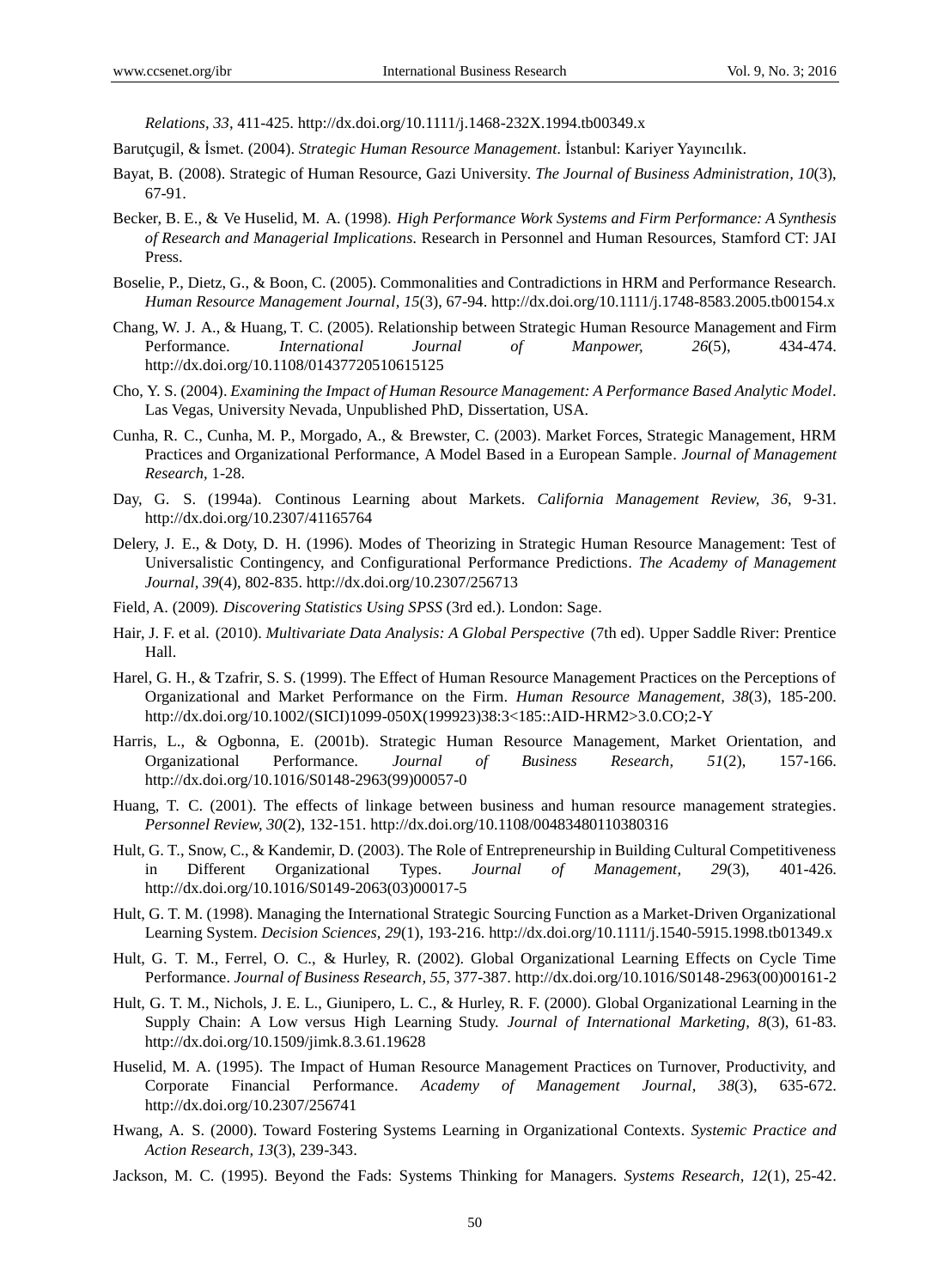<http://dx.doi.org/10.1002/sres.3850120106>

- Kaufman, T. R. (1992). The Effects of Improshare on Productivity. *Industrial and Labor Relations Review, 45*(2), 311-322.<http://dx.doi.org/10.1177/001979399204500208>
- Lynch, D. F., Keller, S. B., & Ozment, J. (2000). The effects of logistics capabilities and strategy on firm performance. *Journal of Business Logistics, 21*(2), 47-67.
- Macduffie, J. P. (1995). Human Resource Bundles and Manufacturing Performance: Organizational Logic and Flexible Production Systems in the World Auto Industry. *Industrial and Labor Relations Review, 48*(2), 197-221.<http://dx.doi.org/10.1177/001979399504800201>
- Martin-Alcazar, F., Romero-Fernandez, P. M., & Sanchez-Gardey, G. (2005). Strategic Human Resource Management: Integrating the Universalistic, Contingent, Configurational, and Contextual Perspectives. *International Journal of Human Resource Management, 16*(5), 633-659. <http://dx.doi.org/10.1080/09585190500082519>
- Miles, R. E., & Snow, C. C. (1984). Fit, Failure, and Hall of Fame. *California Management Review, 26*, 10-28. <http://dx.doi.org/10.2307/41165078>
- Miles, R. E., & Snow, C. C. (1994). *Fit, Failure, and Hall of Fame: How Companies Succeed or Fail.* New York: The Free Press.
- Pfeffer, J. (1994). *Competitive Advantage Through People.* Boston, MA: Harvard Business School Press.
- Porter, M. E. (1991). Towards a Dynamic Theory of Strategy. *Strategic Management Journal, 12*, 95-117. <http://dx.doi.org/10.1002/smj.4250121008>
- Preacher, K. J., & Hayes, A. F. (2004). SPSS and SAS procedures for estimating indirect effects in simple mediation models. *Behavior Research Methods, Instruments, & Computers, 36*(4), 717-731. <http://dx.doi.org/10.3758/BF03206553>
- Richard, & Johnson. (2001). Strategic Human Resource Management Effectiveness and Firm Performance. *International Journal of Human Resource Management, 12*(2), 299-310. <http://dx.doi.org/10.1080/09585190121674>
- Sackmann, S. A. (1991). *Cultural Knowledge in Organizations*. Newbury Park, CA:Sage.
- Schein, E. H. (1992). *Organizational Culture and Leadership* (2nd ed.). San Francisco: Jossey-Bass.
- Schuler, R. S. (1998). *Managing Human Resources*. South-Western College Publishing.
- Schumacker, R. E., & Lomax, R. G. (2004). *A Beginner's Guide to Structural Equation Modeling* (2nd ed.). Lawrence Erlbaum Associates, Publishers, Mahwah, New Jersey.
- Senge, S. M. (1990). *The fifth discipline: The art and practice of learning organization*. New York: Doubleday.
- Sheppeck, M. A., & Ve Militello, J. (2005). Strategic HR Configurations and Organizational Performance. *Human Resource Management, 39*(l), 5-16.
- Tobin, D. R. (1993). *Reeducating the Corporation: Foundations for the Learning Organization*. Essex Junction, VT: Oliver Wright.
- Truss, C. (2001). Complexities and Controversies in Linking HRM with Organizational Outcomes. *Journal of Management Studies, 38*(8), 1122-1149[. http://dx.doi.org/10.1111/1467-6486.00275](http://dx.doi.org/10.1111/1467-6486.00275)
- Tzafrir, S. S. (2006). A Universalistic Perspective for Explaining the Relationship between HRM Practices and Firm Performance at Different Points in Time. *Journal of Managerial Psychology, 21*(2), 109-130. <http://dx.doi.org/10.1108/02683940610650730>
- Wang, C. L. (2008). Entrepreneurial Orientation, Learning Orientation, and Firm Performance. *Entrepreneurship Theory and Practice*, 635-657[. http://dx.doi.org/10.1111/j.1540-6520.2008.00246.x](http://dx.doi.org/10.1111/j.1540-6520.2008.00246.x)
- Wright, P. M., Gardner, T. M., & Moynihan, L. M. (2003). The Impact of HR Practices on the Performance of Business Units. *Human Resource Management Journal, 13*(3), 21-36. <http://dx.doi.org/10.1111/j.1748-8583.2003.tb00096.x>
- Wright, P. M., Gardner, T. M., Moynihan, L. M., & Allen, M. R. (2005). The Relationship Between HR Practices and Firm Performance: Examining Causal Order. *Personnel Psychology, 58,* 409-446. <http://dx.doi.org/10.1111/j.1744-6570.2005.00487.x>
- Yuksel, O. (2004). *Human Resource Management*. Gazi Kitabevi, Ankara.